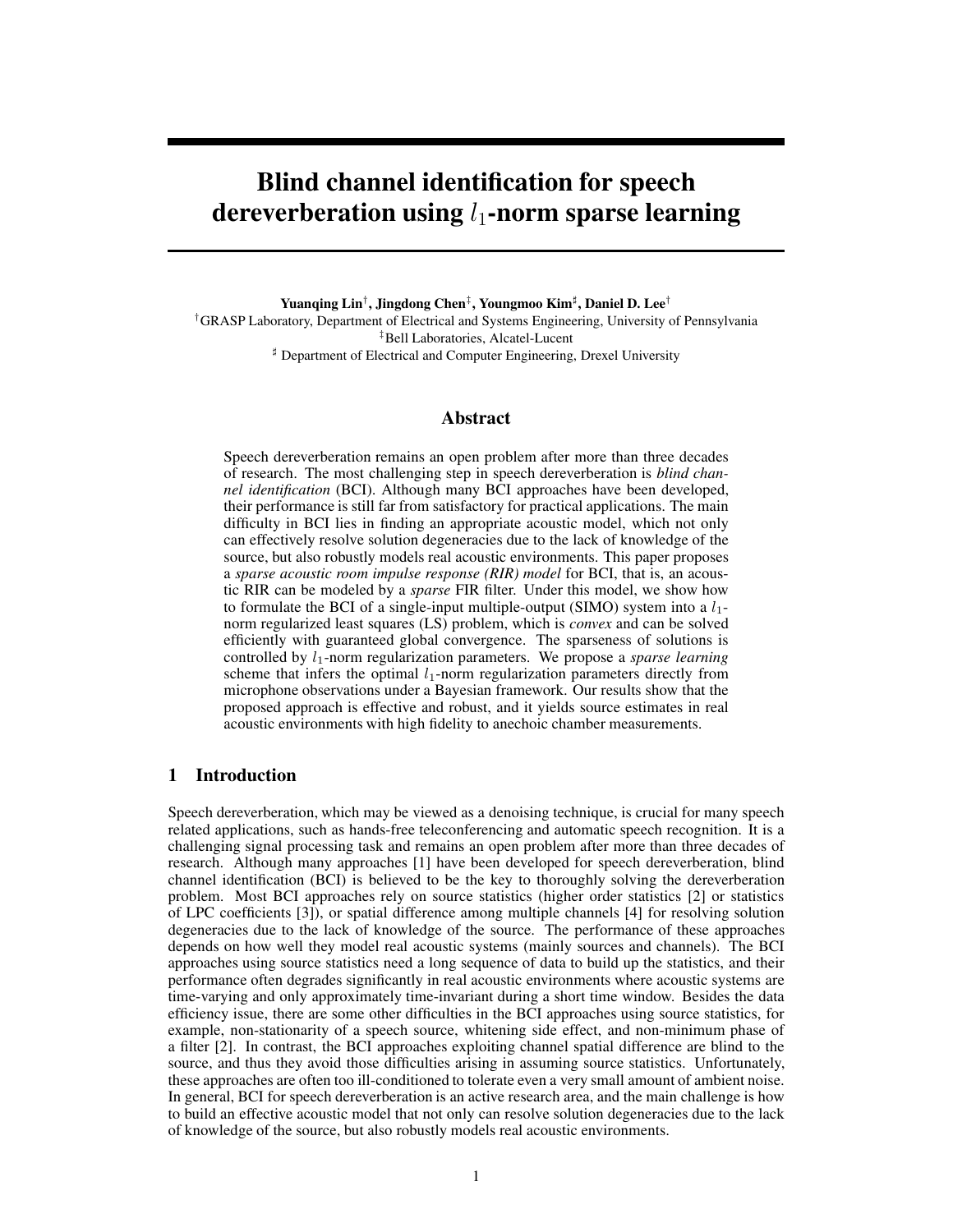To address the challenge, this paper proposes a *sparse acoustic room impulse response (RIR) model* for BCI, that is, an acoustic RIR can be modeled by a *sparse* FIR filter. The sparse RIR model is theoretically sound [5], and it has been shown to be useful for estimating RIRs in real acoustic environments when the source is given *a priori* [6]. In this paper, the sparse RIR model is incorporated with channel spatial difference, resulting a *blind sparse channel identification* (BSCI) approach for a single-input multiple-output (SIMO) acoustic system. The BSCI approach aims to resolve some of the difficulties in conventional BCI approaches. It is blind to the source and therefore avoids the difficulties arising in assuming source statistics. Meanwhile, the BSCI approach is expected to be robust to ambient noise. It has been shown that, when the source is given *a priori* [7], the prior knowledge about sparse RIRs plays an important role in robustly estimating RIRs in noisy acoustic environments. Furthermore, the statistics describing the sparseness of RIRs are governed by acoustic room characteristics, and thus they are close to be stationary with respect to a specific room. This is advantageous in terms of both learning the statistics and applying them in channel identification.

Based on the cross relation formulation [4] of BCI, this paper develops a BSCI algorithm that incorporates the sparse RIR model. Our choice for enforcing sparsity is  $l_1$ -norm regularization [8], which has been the driving force for many emerging fields in signal processing, such as sparse coding and compressive sensing. In the context of BCI, two important issues need to be addressed when using  $l_1$ -norm regularization. First, the existing cross relation formulation for BCI is nonconvex, and directly enforcing  $l_1$ -norm regularization will result in an intractable optimization. Second,  $l_1$ -norm regularization parameters are critical for deriving correct solutions, and their improper setting may lead to totally irrelevant solutions. To address these two issues, this paper shows how to formulate the BCI of a SIMO system into a *convex* optimization, indeed an unconstrained least squares (LS) problem, which provides a flexible platform for incorporating  $l_1$ -norm regularization; it also shows how to infer the *optimal* l<sub>1</sub>-norm regularization parameters directly from microphone observations under a Bayesian framework.

We evaluate the proposed BSCI approach using both simulations and experiments in real acoustic environments. Simulation results illustrate the effectiveness of the proposed sparse RIR model in resolving solution degeneracies, and they show that the BSCI approach is able to robustly and accurately identify filters from noisy microphone observations. When applied to speech dereverberation in real acoustic environments, the BSCI approach yields source estimates with high fidelity to anechoic chamber measurements. All of these demonstrate that the BSCI approach has the potential for solving the difficult speech dereverberation problem.

## **2 Blind sparse channel identification (BSCI)**

#### **2.1 Previous work**

Our BSCI approach is based on the cross relation formulation for blind SIMO channel identification [4]. In a one-speaker two-microphone system, the microphone signals at time  $k$  can be written as:

$$
x_i(k) = s(k) * h_i + n_i(k), \quad i = 1, 2,
$$
\n(1)

where  $*$  denotes linear convolution,  $s(k)$  is a source signal,  $h_i$  represents the channel impulse response between the source and the *i*th microphone, and  $n<sub>i</sub>(k)$  is ambient noise. The cross relation formulation is based on a clever observation,  $x_2(k) * h_1 = x_1(k) * h_2 = s(k) * h_1 * h_2$ , if the microphone signals are noiseless [4]. Then, without requiring any knowledge from the source signal, the channel filters can be identified by minimizing the squared cross relation error. In matrix-vector form, the optimization can be written as

$$
\mathbf{h}_{1}^{*}, \mathbf{h}_{2}^{*} = \underset{\|\mathbf{h}_{1}\|^{2} + \|\mathbf{h}_{2}\|^{2} = 1}{\operatorname{argmin}} \frac{1}{2} \|\mathbf{X}_{2}\mathbf{h}_{1} - \mathbf{X}_{1}\mathbf{h}_{2}\|^{2}
$$
(2)

where  $\mathbf{X}_i$  is the  $(N + L - 1) \times L$  convolution Toeplitz matrix whose first row and first column are  $[x_i(k-N+1), 0, \ldots, 0]$  and  $[x_i(k-N+1), x_i(k-N+2), \ldots, x_i(k), 0, \ldots, 0]^T$ , respectively, N is the microphone signal length, L is the filter length,  $h_i(i = 1, 2)$  are  $L \times 1$  vectors representing the filters,  $\|\cdot\|$  denotes  $l_2$ -norm, and the constraint is to avoid the trivial zero solution. It is easy to see that the above optimization is a minimum eigenvalue problem, and it can be solved by eigenvalue decomposition. As shown in [4], the eigenvalue decomposition approach finds the true solution within a constant time delay and a constant scalar factor when 1) the system is noiseless; 2) the two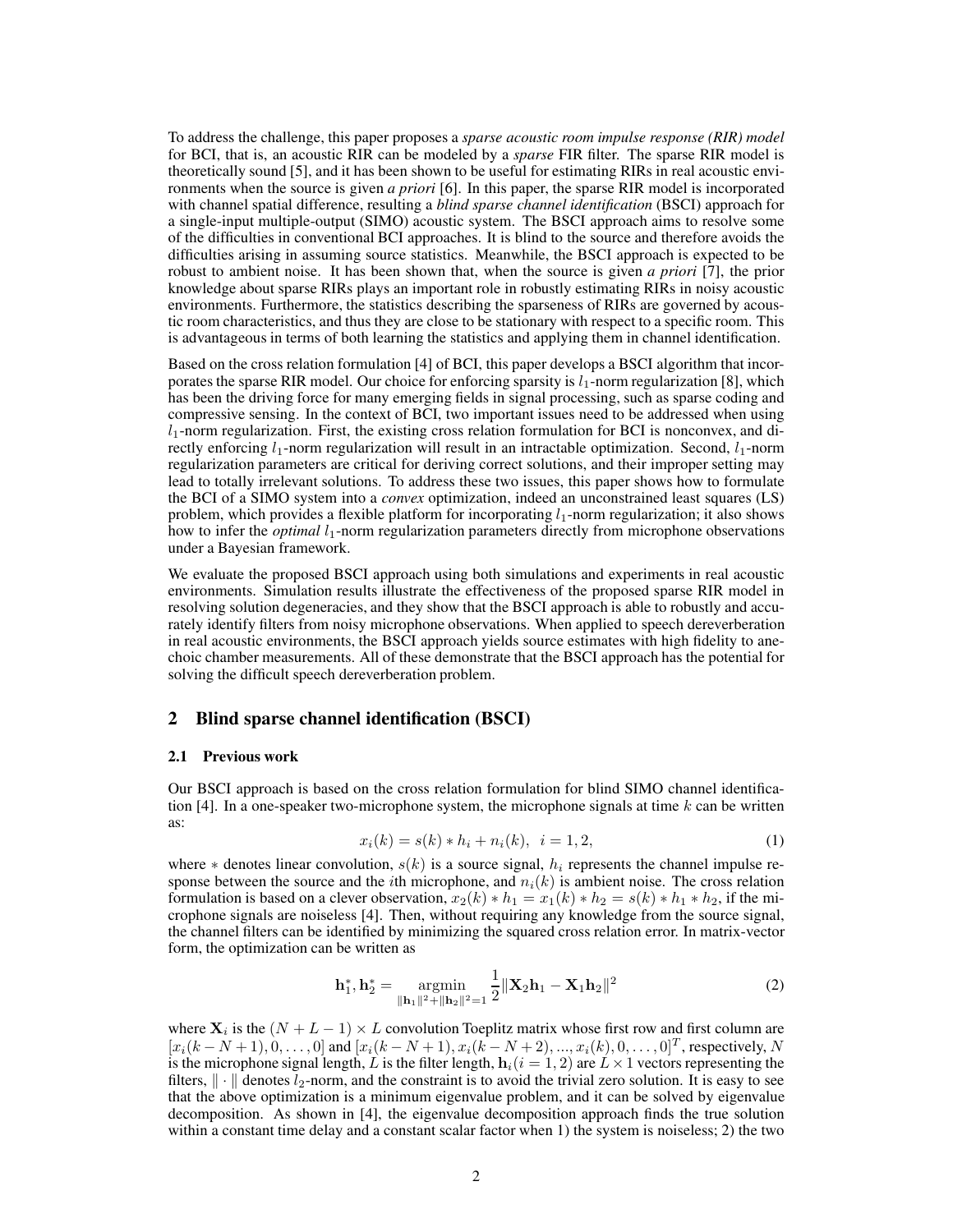filters are co-prime (namely, no common zeros); and 3) the system is sufficiently excited (i.e., the source needs to have enough frequency bands).

Unfortunately, the eigenvalue decomposition approach has not been demonstrated to be useful for speech dereverberation in real acoustic environments. This is because the conditions for finding true solutions are difficult to sustain. First, microphone signals in real acoustic environments are always immersed in excessive ambient noise (such as air-conditioning noise), and thus the noiseless assumption is never true. Second, it requires precise information about filter order for the filters to be co-prime, however, the filter order itself is hard to compute accurately since the filters modeling RIRs are often thousands of taps long. As a result, eigenvalue decomposition approach is often ill-conditioned and very sensitive to even a very small amount of ambient noise.

Our proposed sparse RIR model aims to alleviate those difficulties. Under the sparse RIR model, sparsity regularization automatically determines filter order since surplus filter coefficients are forced to be zero. Furthermore, previous work [7] has demonstrated that, when the source is given *a priori*, sparsity regularization plays an important role in robustly estimating RIRs in noisy acoustic environments. In order to exploit the sparse RIR model, we first formulate the BCI using cross relation into a *convex* optimization, which will provide a flexible platform for enforcing  $l_1$ -norm sparsity regularization.

## **2.2 Convex formulation**

The optimization in Eq. 2 is nonconvex because its domain,  $\|\mathbf{h}_1\|^2 + \|\mathbf{h}_2\|^2 = 1$ , is nonconvex. We propose to replace it with a *convex* singleton linear constraint, and the optimization becomes

$$
\mathbf{h}_{1}^{*}, \mathbf{h}_{2}^{*} = \underset{h_{1}(l)=1}{\text{argmin}} \frac{1}{2} ||\mathbf{X}_{2}\mathbf{h}_{1} - \mathbf{X}_{1}\mathbf{h}_{2}||^{2}
$$
(3)

where  $h_1(l)$  is the *l*th element of filter  $h_1$ . It is easy to see that, when microphone signals are noiseless, the optimizations in Eqs. 2 and 3 yield equivalent solutions within a constant time delay and a constant scalar factor. Because the optimization is a minimization,  $h_1(l)$  tends to align with the largest coefficient in filter  $h_1$ , which normally is the coefficient corresponding to the direct path. Consequently, the singleton linear constraint removes two degrees of freedom in filter estimates: a constant time delay (by fixing l) and a constant scalar factor [by fixing  $h_1(l) = 1$ ]. The choice of l  $(0 \le l \le L - 1)$  is arbitrary as long as the direct path in filter  $h_2$  is no more than l samples earlier than the one in filter  $h_1$ .

The new formulation in Eq. 3 has many advantages. It is convex and indeed an unconstrained LS problem since the singleton linear constraint can be easily substituted into the objective function. Furthermore, the new LS formulation is more robust to ambient noise than the eigenvalue decomposition approach in Eq. 2. This can be better viewed in the frequency domain. Because the squared cross relation error (the objective function in Eqs. 2 and 3) is weighted in the frequency domain by the power spectrum density of a common source, the total filter energy constraint in Eq. 2 may be filled with less significant frequency bands which contribute little to the source and are weighted less in the objective function. As a result, the eigenvalue decomposition approach is very sensitive to noise. In contrast, the singleton linear constraint in Eq. 3 has much less coupling in filter energy allocation, and the new LS approach is more robust to ambient noise.

Then, the BSCI approach is to incorporate the LS formulation with  $l_1$ -norm sparsity regularization, and the optimization becomes

$$
\mathbf{h}_1^*, \mathbf{h}_2^* = \underset{h_1(l)=1}{\text{argmin}} \frac{1}{2} ||\mathbf{X}_2 \mathbf{h}_1 - \mathbf{X}_1 \mathbf{h}_2||^2 + \lambda' \sum_{j=0}^{L-1} [|h_1(j)| + |h_2(j)|] \tag{4}
$$

where  $\lambda'$  is a nonnegative scalar regularization parameter that balances the preference between the squared cross relation error and the sparseness of solutions described by their  $l_1$ -norm. The setting of  $\lambda'$  is critical for deriving appropriate solutions, and we will show how to compute its optimal setting in a Bayesian framework in Section 2.3. Given a λ ′ , the optimization in Eq. 4 is *convex* and can be solved by various methods with guaranteed global convergence. We implemented the *Mehrotra predictor-corrector primal-dual interior point method* [9], which is known to yield better search directions than the Newton's method. Our implementation usually solves the optimization in Eq. 4 with extreme accuracy (relative duality gap less than  $10^{-14}$ ) in less than 20 iterations.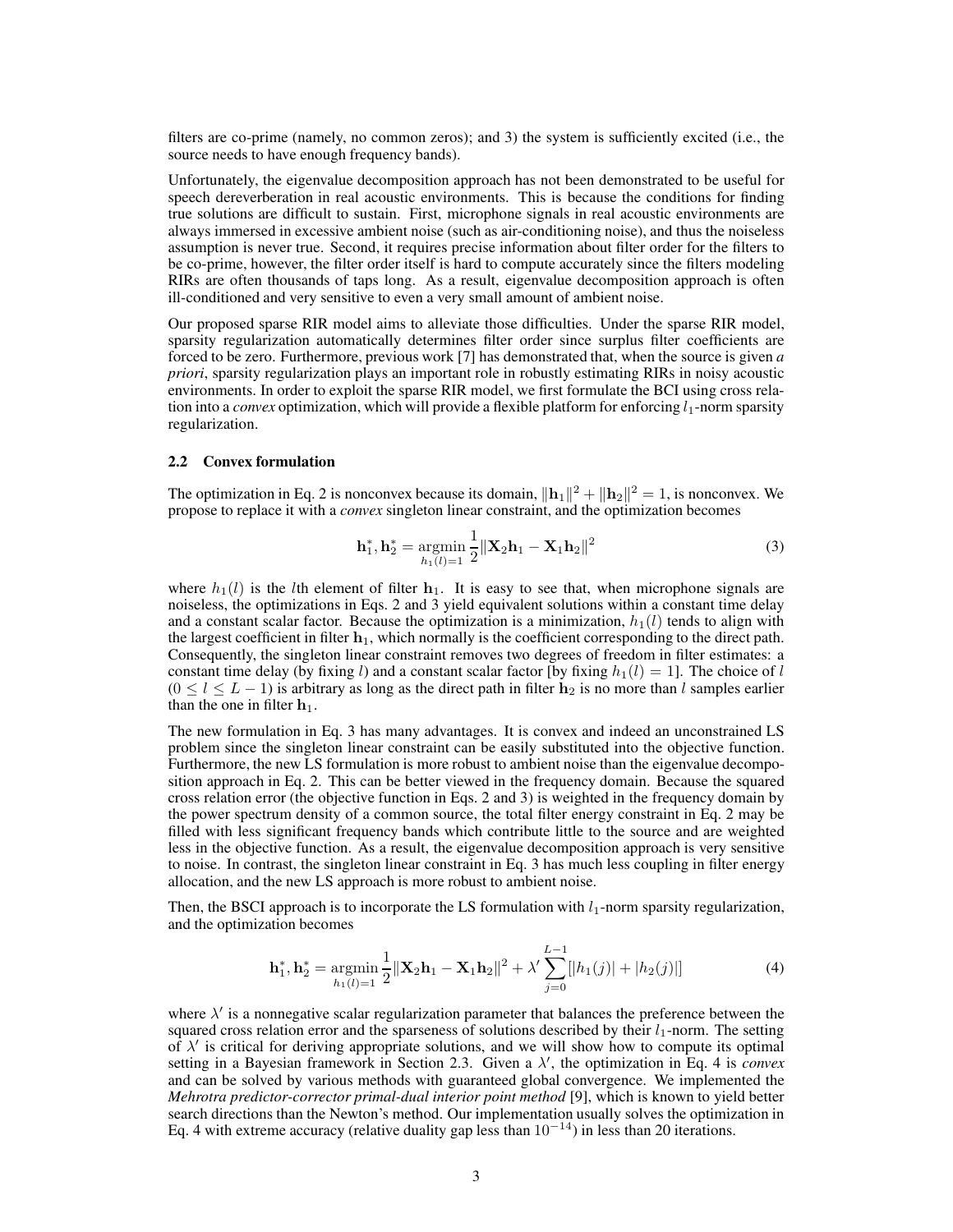### **2.3** Bayesian  $l_1$ -norm sparse learning for blind channel identification

The  $l_1$ -norm regularization parameter  $\lambda'$  in Eq. 4 is critical for deriving appropriately sparse solutions. How to determine its optimal setting is still an open research topic. A recent development is to solve the optimization in Eq. 4 with respect to all possible values of  $\lambda'$  [10], and cross-validation is then employed to find an appropriate solution. However, it is not easy to obtain extra data for crossvalidation in BCI since real acoustic environments are often time-varying. In this study, we develop a Bayesian framework for inferring the *optimal* regularization parameters for the BSCI formulation in Eq. 4. A similar Bayesian framework can be found in [7], where the source was assumed to be known *a priori*.

The optimization in Eq. 4 is a *maximum-a-posteriori* estimation under the following probabilistic assumptions

$$
P\left(\mathbf{X}_{2}\mathbf{h}_{1}-\mathbf{X}_{1}\mathbf{h}_{2}|\sigma^{2},\mathbf{h}_{1},\mathbf{h}_{2}\right) = \frac{1}{(2\pi\sigma^{2})^{(N+L-1)/2}}\exp\left\{-\frac{1}{2\sigma^{2}}\|\mathbf{X}_{2}\mathbf{h}_{1}-\mathbf{X}_{1}\mathbf{h}_{2}\|^{2}\right\},\tag{5}
$$

$$
P(\mathbf{h}_1, \mathbf{h}_2 | \lambda) = \left( \frac{\lambda}{2} \right)^{2L} \exp \left\{ -\lambda \sum_{j=0}^{L-1} [|h_1(j)| + |h_2(j)|] \right\}
$$
(6)

where the cross relation error is an I.I.D. zero-mean Gaussian with variance  $\sigma^2$ , and the filter coefficients are governed by a Laplacian sparse prior with the scalar parameter  $\lambda$ . Then, the regularization parameter  $\lambda'$  in Eq. 4 can be written as

$$
\lambda' = \sigma^2 \lambda. \tag{7}
$$

When the ambient noise  $[n_1(k)]$  and  $n_2(k)$  in Eq. 1] is an I.I.D. zero-mean Gaussian with variance  $\sigma_0^2$ , the parameter  $\sigma^2$  can be approximately written as

$$
\sigma^2 = \sigma_0^2 (\|\mathbf{h}_1\|^2 + \|\mathbf{h}_2\|^2),\tag{8}
$$

because  $x_2(k) * h_1 - x_1(k) * h_2 = n_2(k) * h_1 - n_1(k) * h_2$ . The above form of  $\sigma^2$  is only an approximation because the cross relation error is temporally correlated through the convolution. Nevertheless, since the cross relation error is the result of the convolutive mixing, its distribution will be close to the Gaussian with its variance described by Eq. 8 according to the central limit theorem. We choose to estimate the ambient noise level  $(\sigma_0^2)$  directly from microphone observations via restricted maximum likelihood [11]:

$$
\sigma_0^2 = \min_{\mathbf{s}, \mathbf{h}_1, \mathbf{h}_2} \frac{1}{N - L - 1} \sum_{i=1}^2 \sum_{k=0}^{N-1} ||x_i(k) - s(k) * h_i||^2
$$
(9)

where the denominator  $N - L - 1$  (but not 2N) accounts for the loss of the degrees of freedom during the optimization. The above minimization is solved by coordinate descent alternatively with respect to the source and the filters. It is initialized with the LS solution by Eq. 3 and often able to yield a good  $\sigma_0^2$  estimate in a few iterations. Note that each iteration can be computed efficiently in the frequency domain. Meanwhile, the parameter  $\lambda$  can be computed by

$$
\lambda = \frac{2L}{\sum_{j=0}^{L-1} [|h_1(j)| + |h_2(j)|]},
$$
\n(10)

as a result of finding the optimal Laplacian distribution given its sufficient statistics.

With the Eqs. 8 and 10, finding the optimal regularization parameters becomes computing the statistics of filters,  $\|\mathbf{h}_1\|^2 + \|\mathbf{h}_2\|^2$  and  $\sum_{j=0}^{L-1} [|h_1(j)| + |h_2(j)|]$ . These statistics are closely related to acoustic room characteristics and may be computed from them if they are known *a priori*. For example, the reverberation time of a room defines how fast echoes decay −60 dB, and it can be used to compute the filter statistics. More generally, we choose to compute the statistics directly from microphone observations in the Baysian framework by maximizing the *marginal likelihood*,  $P(\mathbf{X}_2 \mathbf{h}_1 - \mathbf{X}_1 \mathbf{h}_2 | \sigma^2, \lambda) = \int_{h_1(l) = 1} P(\mathbf{X}_2 \mathbf{h}_1 - \mathbf{X}_1 \mathbf{h}_2, \mathbf{h}_1, \mathbf{h}_2 | \sigma^2, \lambda) d\mathbf{h}_1 d\mathbf{h}_2$ . The optimization is through Expectation-Maximization (EM) updates [7]:

$$
\sigma^2 \quad \longleftarrow \quad \sigma_0^2 \int_{h(l)=1} (\|\mathbf{h}_1\|^2 + \|\mathbf{h}_2\|^2) Q(\mathbf{h}_1, \mathbf{h}_2) \mathbf{d} \mathbf{h}_1 \mathbf{d} \mathbf{h}_2 \tag{11}
$$

$$
\lambda \longleftarrow \frac{2L}{\int_{h(l)=1} \left(\sum_{j=0}^{L-1} |h_1(j)| + |h_2(j)|\right) Q(\mathbf{h}_1, \mathbf{h}_2) \mathbf{dh}_1 \mathbf{dh}_2}
$$
(12)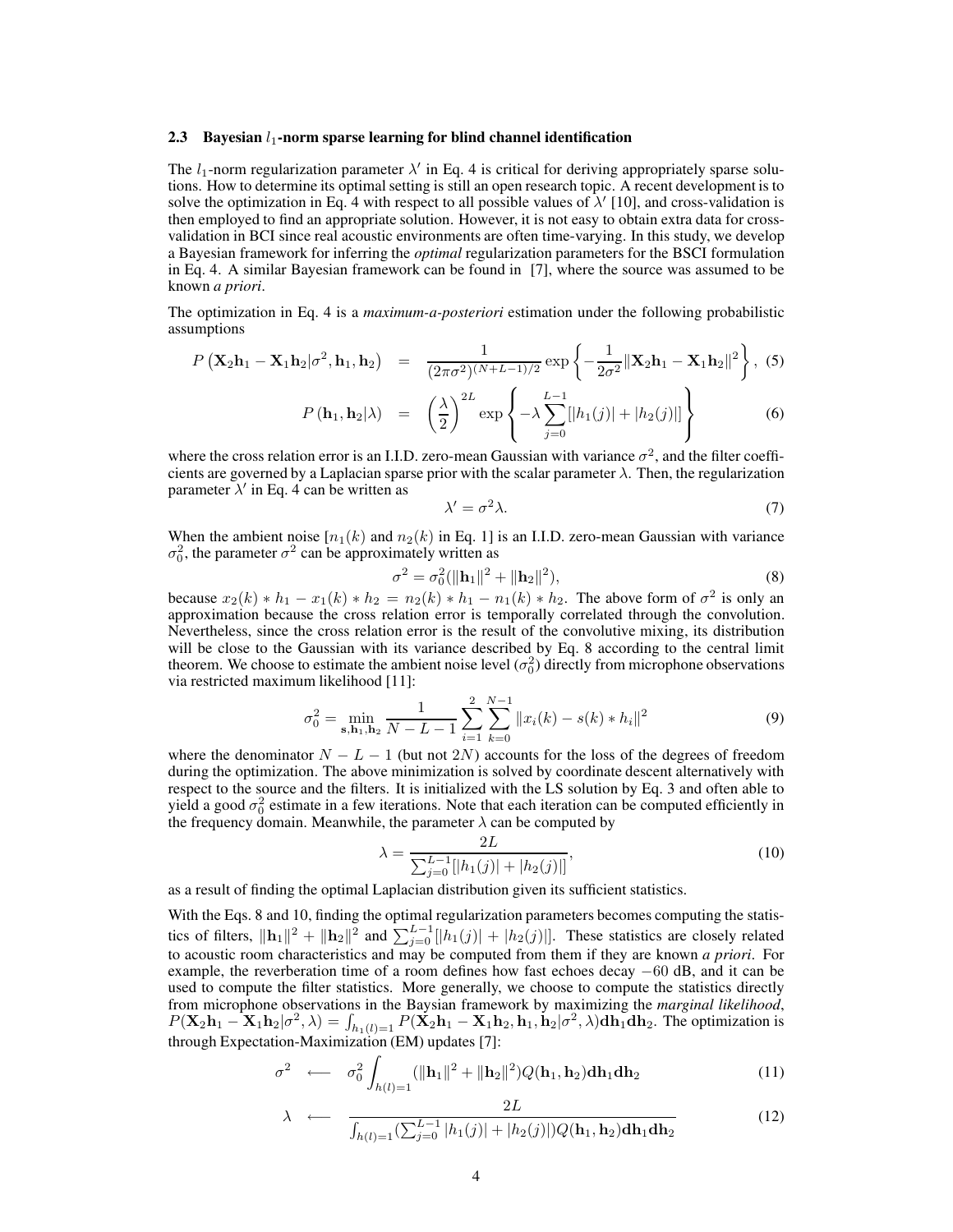where  $\mathbf{h}_1$  and  $\mathbf{h}_2$  are treated as hidden variables,  $\sigma^2$  and  $\lambda$  are parameters, and  $Q(\mathbf{h}_1, \mathbf{h}_2) \propto$  $\exp\{-\frac{1}{2\sigma^2} \|\mathbf{X}_2\mathbf{h}_1 - \mathbf{X}_1\mathbf{h}_2\|^2 - \lambda[\sum_{j=0}^{L-1} |h_1(j)| + |h_2(j)|]\}$  is the probability distribution of  $\mathbf{h}_1$ and  $h_2$  given the current estimate of  $\sigma^2$  and  $\lambda$ . The integrals in Eqs. 11 and 12 can be computed using the variational scheme described in [7]. The EM updates often converge to a good estimate of  $\sigma^2$  and  $\lambda$  in a few iterations. Moreover, since the filter statistics are relatively stationary for a specified room, the Bayesian inference may be carried out off-line and only once if the room conditions stay the same.

After the filters are identified by BCI approaches, the source can be computed by various methods [12]. We choose to estimate the source by the following optimization

$$
\mathbf{s}^* = \underset{\mathbf{s}}{\operatorname{argmin}} \sum_{i=1}^2 \sum_{k=0}^{N-1} ||x_i(k) - s(k) * h_i||^2,
$$
 (13)

which will yield maximum-likelihood (ML) estimation if the filter estimates are accurate.

## **3 Simulations and Experiments**

#### **3.1 Simulations**

### **3.1.1 Simulations with artificial RIRs**

We first employ a simulated example to illustrate the effectiveness of the proposed sparse RIR model for BCI. In the simulation, we used a speech sequence of 1024 samples (with 16 kHz sampling rate) as the source (s) and simulated two 16-sample FIR filters  $(h_1$  and  $h_2)$ . The filter  $h_1$  had nonzero elements only at indices 0, 2, and 12 with amplitudes of 1, -0.7, and 0.5, respectively; the filter  $h_2$  had nonzero elements only at indices 2, 6, 8, and 10 with amplitudes of 1, -0.6, 0.6, and 0.4, respectively. Notice that both  $h_1$  and  $h_2$  are sparse. Then the simulated microphone observations ( $x_1$  and  $x_2$ ) were computed by Eq. 1 with the ambient noise being real noise recorded in a classroom. The noise was scaled so that the signal-to-noise ratio (SNR) of the microphone signals was approximately 20 dB. Because a big portion of the noise (mainly air-conditioning noise) was at low frequency, the microphone observations were high-passed with a cut-off frequency of 100 Hz before they were fed to BCI algorithms. In the BSCI algorithm, the  $l_1$ -norm regularization parameters,  $\sigma^2$  and  $\lambda$ , were estimated in the Bayesian framework using the update rules given in Eqs. 11 and 12.

Figure 1 shows the filters identified by different BCI approaches. Compared to the conventional eigenvalue decomposition method (Eq. 2), the new convex LS approach (Eq. 3) is more robust to ambient noise and yielded better filter estimates even though the estimates still seem to be convolved by a common filter. The proposed BSCI approach (Eq. 4) yielded filter estimates that are almost identical to the true ones. It is evident that the proposed sparse RIR model played a crucial role in robustly and accurately identifying filters in blind manners. The robustness and accuracy gained by the BSCI approach will become essential when the filters are thousands of taps long in real acoustic environments.

#### **3.1.2 Simulations with measured RIRs**

Here we employ simulations using RIRs measured in real rooms to demonstrate the effectiveness of the proposed BSCI approach for speech dereverberation. Its performance is compared to the beamforming, the eigenvalue decomposition (Eq. 2), and the LS (Eq. 3) approaches. In the simulation, the source sequence  $(s)$  was a sentence of speech (approximately 1.5 seconds), and the filters  $(h_1 \text{ and } h_2)$  were two measured RIRs from York MARDY database (http://www.commsp.ee.ic.ac.uk/ sap/mardy.htm) but down-sampled to 16 kHz (from originally 48 kHz). The original filters in the database were not sparse, but they had many tiny coefficients which were in the range of measurement uncertainty. To make the simulated filters sparse, we simply zeroed out those coefficients whose amplitudes were less than 2% of the maximum. Finally, we truncated the filters to have length of 2048 since there were very few nonzero coefficients after that. With the simulated source and filters, we then computed microphone observations using Eq. 1 with ambient noise being real noise recorded in a classroom. For testing the robustness of different BCI algorithms, the ambient noise was scaled to different levels so that the SNRs varied from 60 dB to 10 dB. Similar to the previous simulations, the simulated observations were high-passed with a cutoff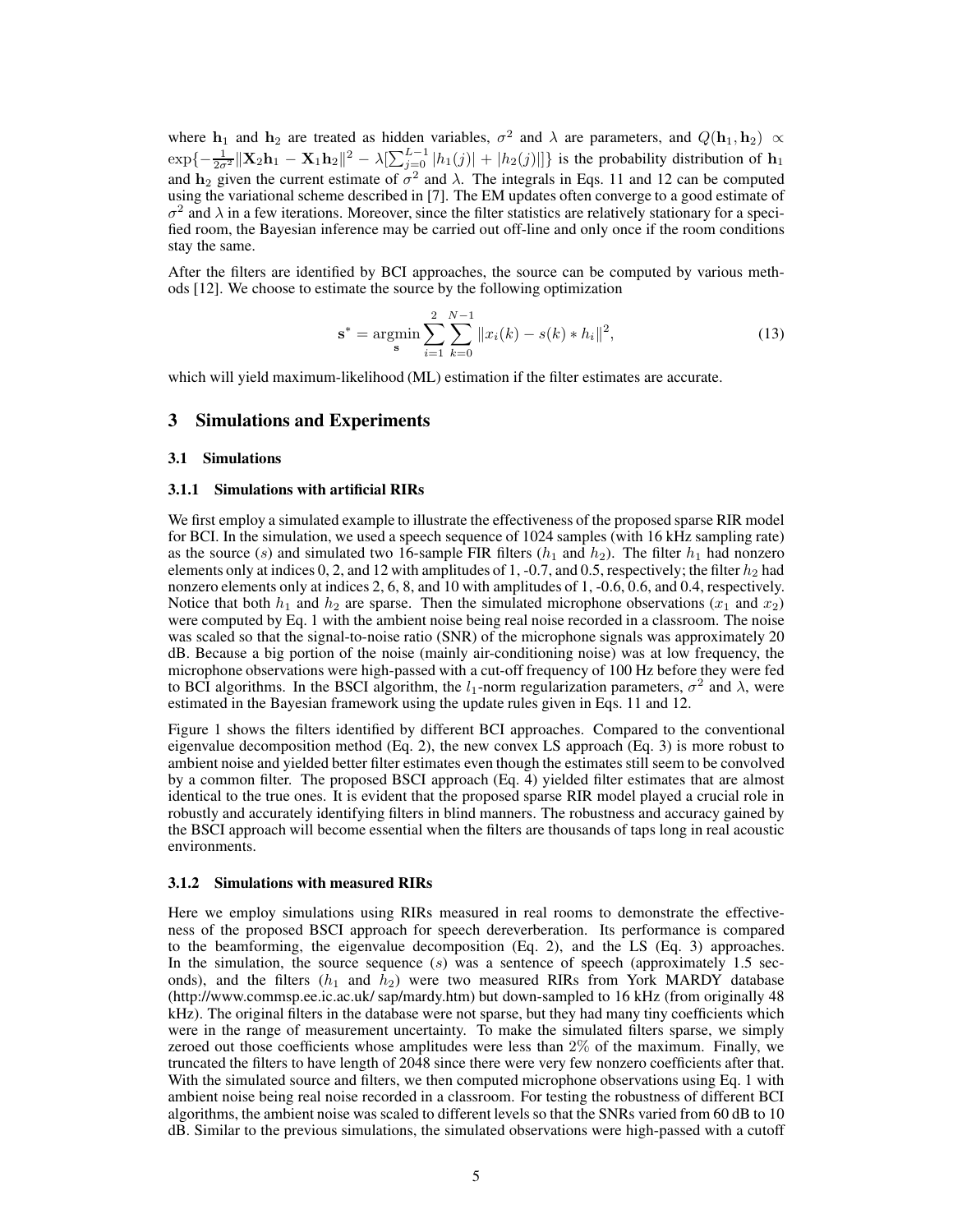

Figure 1: Identified filters by three different BCI approaches in a simulated example: the eigenvalue decomposition approach (denoted as eig-decomp) in Eq. 2, the LS approach in Eq. 3, and the blind sparse channel identification (BSCI) approach in Eq. 4. The solid-dot lines represent the estimated filters, and the dot-square lines indicate the true filters within a constant time delay and a constant scalar factor.



Figure 2: The simulation results using measured real RIRs. The normalized correlation (defined in Eq. 14) of the estimates were computed with respect to their true values. The filters were identified by three different approaches: the eigenvalue decomposition approach (denoted as eigen-decomp) in Eq. 2 , the LS approach in Eq. 3, and the blind sparse channel identification (BSCI) approach in Eq. 4. After the filters were identified, the source was estimated by Eq. 13. The source estimated by beamforming is also presented as a baseline reference.

frequency of 100 Hz before they were fed to different BCI algorithms. In the BSCI approach, the  $l_1$ -norm regularization parameters were iteratively computed using the updates in Eqs. 11 and 12. After filters were identified, the source was estimated using Eq. 13.

Because both filter and source estimates by BCI algorithms are within a constant time delay and a constant scalar factor, we use normalized correlation for evaluating the estimates. Let  $\hat{s}$  and  $s_0$ denote an estimated source and the true source, respectively, then the normalized correlation  $C(\hat{s}, s_0)$ is defined as

$$
C(\hat{\mathbf{s}}, \mathbf{s}_0) = \max_{m} \frac{\sum_{k} \hat{s}(k-m)s_0(k)}{\|\hat{\mathbf{s}}\| \|\mathbf{s}_0\|} \tag{14}
$$

where m and k are sample indices, and  $\|\cdot\|$  denotes  $l_2$ -norm. It is easy to see that, the normalized correlation is between  $0\%$  and  $100\%$ : it is equal to  $0\%$  when the two signals are uncorrelated, and it is equal to 100% only when the two signal are identical within a constant time delay and a constant scalar factor. The definition in Eq. 14 is also applicable to the evaluation of filter estimates.

The simulation results are shown in Fig. 2. Similar to what we observed in the previous example, the convex LS approach (Eq. 3) shows significant improvement in both filter and source estimation compared to the eigenvalue decomposition approach (Eq. 2). In fact, the eigenvalue decomposition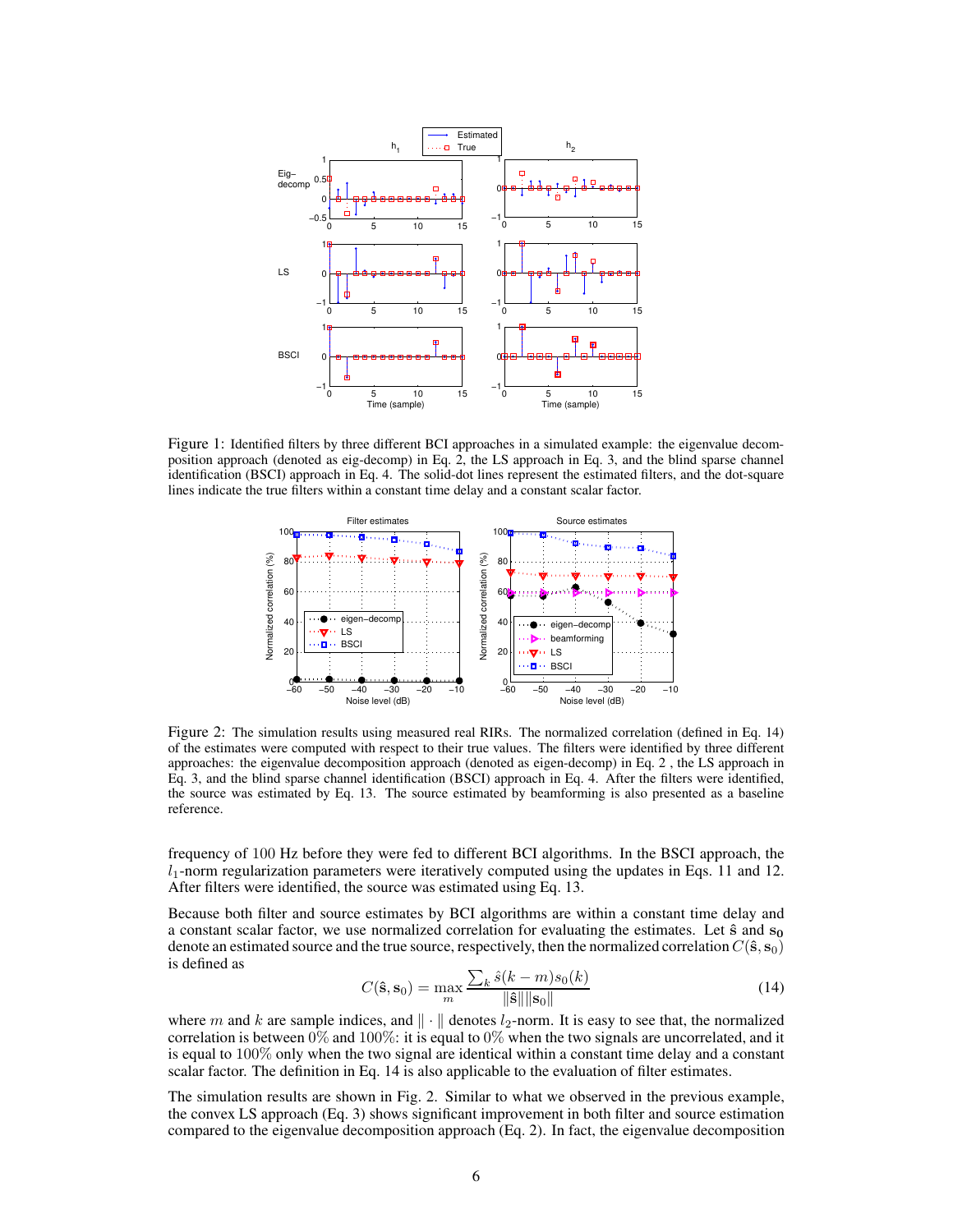

Figure 3: The source estimates of 10 experiments in real acoustic environments. The normalized correlation was with respect to their anechoic chamber measurement. The filters were identified by three different BCI approaches: the eigenvalue decomposition approach (denoted as eig-decomp) in Eq. 2, the LS approach in Eq. 3, and the blind sparse channel identification (BSCI) approach in Eq. 4. The beamforming results serve as the baseline performance for comparison.



Figure 4: Results of Experiment 6 in Fig. 3. Left: the filters estimated by the proposed blind sparse channel identification (BSCI) approach. They are sparse as indicated by the enlarged segments. Right: a segment of source estimate (shown in C) using the BSCI approach. It is compared with its anechoic measurement (shown in A) and its microphone recording (shown in B).

approach did not yield relevant results because it was too ill-conditioned due to the long filters. The remarkable performance came from the BSCI approach, which incorporates the convex LS formulation with the sparse RIR model. In particular, the BSCI approach yielded higher than  $90\%$ normalized correlation in source estimates when SNR was better than 20 dB, and it yielded higher than 99% normalized correlation in the low noise limit. The performance of the canonical delayand-sum beamforming is also presented as the baseline for all BCI algorithms.

#### **3.2 Experiments**

We also evaluated the proposed BSCI approach using signals recorded in real acoustic environments. We carried out 10 experiments in total in a reverberant room. In each experiment, a sentence of speech (approximately 1.5 seconds, and the same for all experiments) was played through a loudspeaker (NSW2-326-8A, Aura Sound) and recorded by a matched omnidirectional microphone pair (M30MP, Earthworks). The speaker-microphone positions (and thus RIRs) were different in different experiments. Because the recordings had a large amount of low-frequency noise, they were high-passed with a cutoff frequency of 100 Hz before they were fed to BCI algorithms. In the BSCI approach, the  $l_1$ -norm regularization parameters,  $\sigma^2$  and  $\lambda$ , were iteratively computed using the updates in Eq. 11 and 12. After the filters were identified, the sources were computed using Eq. 13. We also had recordings in the anechoic chamber at Bell Labs using the same instruments and settings, and the anechoic measurement served as the approximated ground truth for evaluating the performance of different BCI approaches.